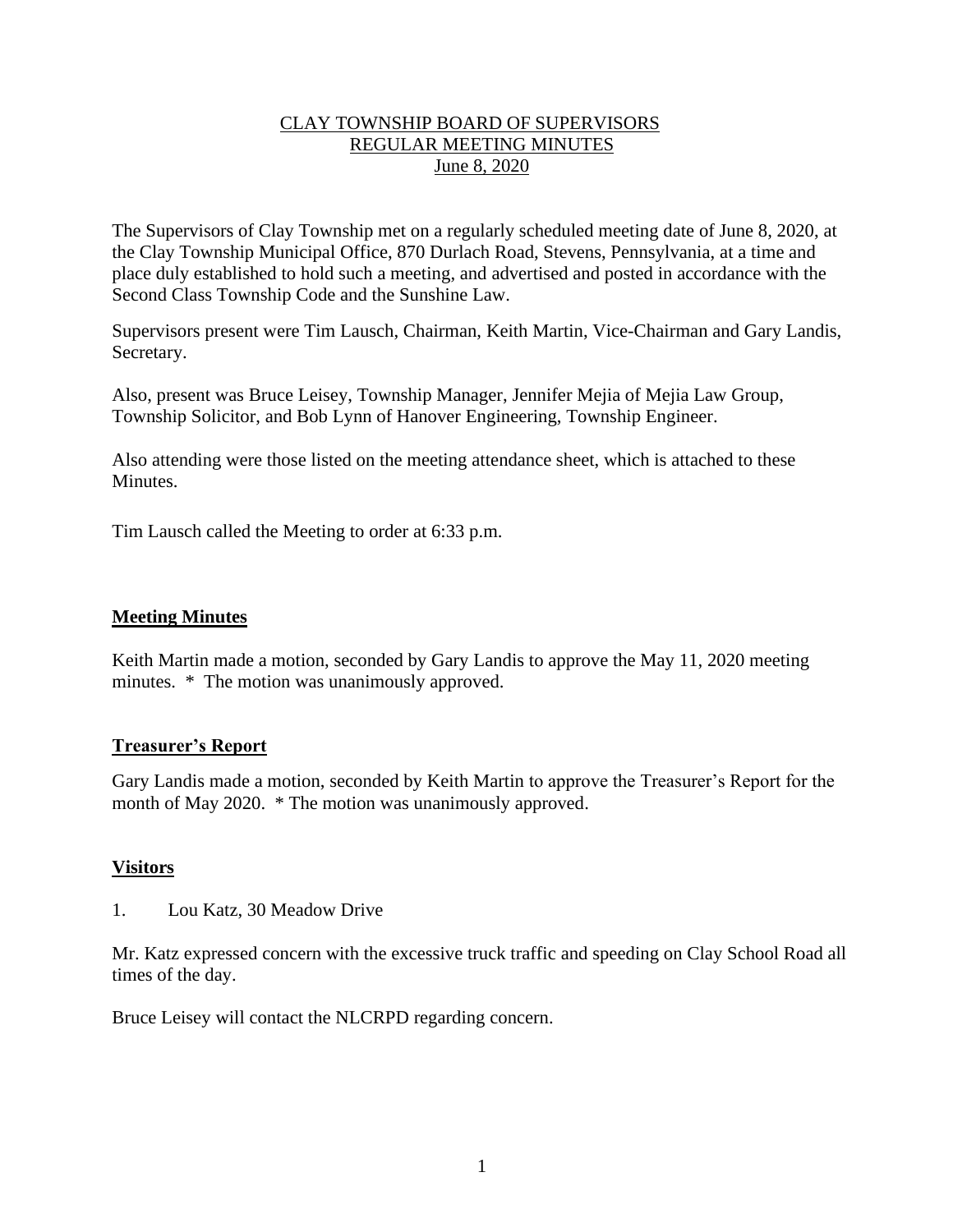2. Bernie and Eva Lynch, 10 Farmland Drive

Mr. and Mrs. Lynch expressed concerns with the property at 535 W Church Road. They stated the tenants are very loud, drag race on the road, have junk vehicles sitting around and burn trash in violation of the Clay Township burn regulations.

Tim Lausch recommended calling the Police on the issues of noise, racing and burning trash. Tim also said that the Zoning Officer is working with the property owners to eliminate the trash sitting around.

Mary Ann Weaver, 545 W Church Road stated that automotive items are being burned and numerous people are living in the house.

Tom Zorbaugh reinforced the fact that the Police should be called.

Dennis Steffy, 420 W Church Road stated that speeding has gotten a little better and that they are mostly speeding not drag racing past his house.

Tom Zorbaugh said that Police should be called when they are speeding or drag racing on the road.

Jeremy Johnson, 175 Ice House Hill Road stated that he agrees with the other complaints regarding the property.

Tom Zorbaugh said that unrelated people can live together in the same household, but it is limited in number.

Mary Weaver stated that they have added to the impervious area of the property.

Eva Lynch stated that they burn after dark.

The Board of Supervisors expressed appreciation to the residents for coming to the meeting. The Township Staff and Board of Supervisors will work to get the property in compliance with Zoning Ordinances violations. The Board of Supervisors encouraged the residents to call the Police on the noise, burning and speeding issues.

## 3. Lou Vittorio – DS Services

Mr. Vittorio gave presentation on DS Waters Alliance for Water Stewardship Certification Program. Mr. Vittorio also stated that DS Waters would be willing to help with MS4 Education and stream cleanup.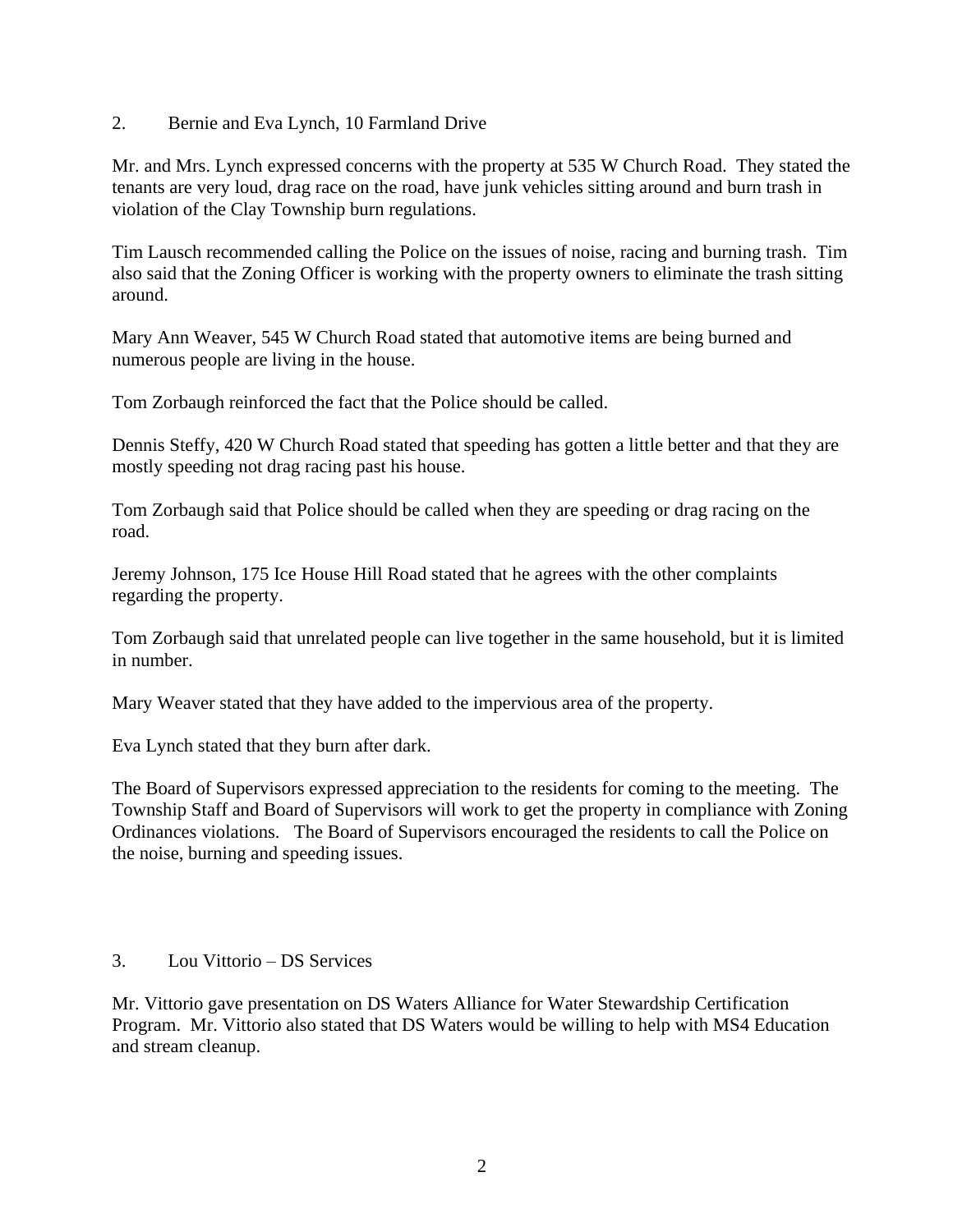Gary Landis expressed concerns with truck traffic and the resulting road improvements.

Mr. Vittorio stated that DS Waters would be willing to discuss participation in road improvements.

## **Engineer's Report**

1. Woodcorner Properties – Land Development Plan

Tom Matteson, Diehm & Sons and Mark Martin, Developer, reviewed the plan with the Board of Supervisors. The plan is for Lot 4 of the Countryside Enterprise subdivision. The plan proposes the construction of a new 71,780 sq ft building, stand-alone garage building, parking and loading areas. The plan proposes a stormwater management basin to control stormwater runoff from the site.

Gary Landis expressed concerns with potential stacking of trucks on Enterprise Drive during delivery times.

Mr. Martin gave an overview of daily traffic flow. There would be three delivery trucks making one or two deliveries from the building per day and they would have one or two deliveries per week of raw materials. He also stated that there would be no trucks waiting on road.

Gary Landis made a motion, seconded by Keith Martin to approve the following waiver/modification/deferral requests as outlined in the Diehm & Sons letter dated 6/4/20. \* The motion was unanimously approved.

## Section 303 – Preliminary Plan Application

The plan has been prepared so as to meet all criteria of both Preliminary and Final Plans. The plan is simple in nature and is part of a larger, planned industrial development.

Section 409.B.2 – Environmental Impact Assessment required for buildings over 10,000 SF The project is proposed in a planned industrial development (Countryside Enterprise). An EIA report was provided with the overall development. The existing property is actively cultivated, reducing any possibility of environmental impact. A PNDI inquiry has been provided that also confirms no environmental impacts.

## Sections 402.D.4 and 10 – Layouts and profiles for the future access drive connections to the future extension of Enterprise Road should be shown on the plan

The site is located on the cul-de-sac of Enterprise road and is being provided with an access from the cul-de-sac bulb. However, in the future, if Enterprise Road is extended past the site to the west, a second access will need to be installed and the currently proposed access converted to a typical access drive. It is the interpretation of the Township Engineer that the design of these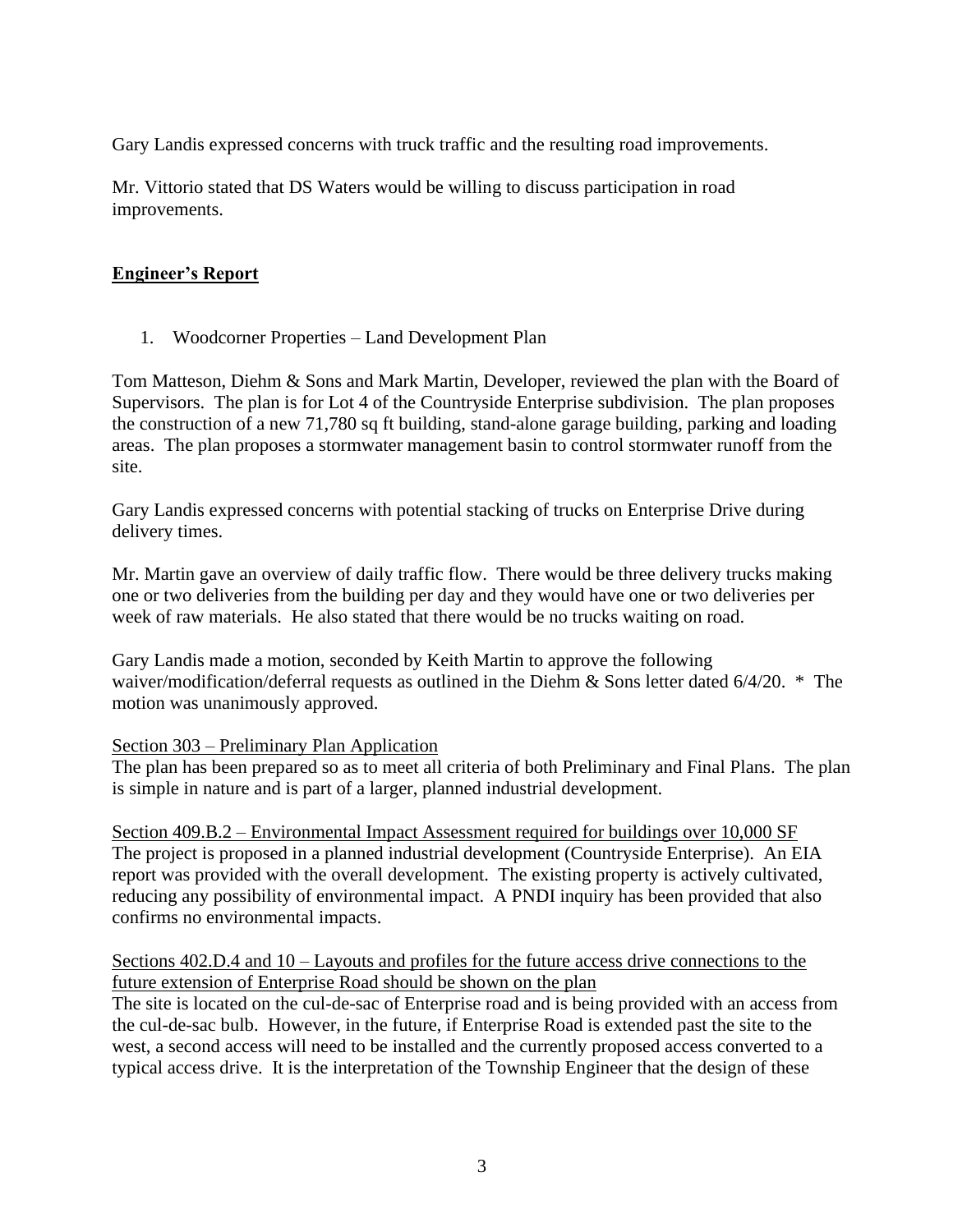future access drives is required to be shown on the current plan, however he has indicated support for a deferral of these requirements until such time as Enterprise Road is extended.

## Section 602.V.12 and Section 603.B - Sidewalks

The surrounding area has no sidewalks anywhere within 1,000 feet of the site. The proposed business will not generate any pedestrian traffic. A deferral of the requirement for sidewalk until such time as the Township deems is necessary. General Note 17 is provided on the plan to make this requirement clear.

## Section 602.N.2 – Safe stopping sight distances for future access drive entrances onto the future extension of Enterprise road should be shown on the plan

As noted in the discussion of Sections 402.D.4 and 10 above, there will be new access drive connections from the site to Enterprise Road if it is ever extended past the site. It is the interpretation of the Township Engineer that the safe stopping sight distances for these future access drives are required to be shown on the current plan, however, he has indicated support for a deferral of these requirement until such time as Enterprise Road is extended.

## Section 603.A.2.b – Parking is not permitted in front of the building in the LI zone

The required parking has been located in the front yard between the cul-de-sac on Enterprise Road and the proposed building. The applicant desires to separate vehicular traffic from loading activities. Handling trusses requires a great deal of space. If all of the required parking were to be provided to the side or rear of the building, it would interfere with the loading and unloading activities. Enterprise Road is a private street. Several of the other plans in this Industrial Park have been granted this relief, so granting it here will be consistent with the remainder of the Industrial park. Landscaping has been provided to soften the front of the property. It is believed that this will be an attractive site even with the parking in front of the building.

## Section 603.A.2.e – Parking shall be set back 30' minimum from a building in LI zone

Most of the parking complies with this requirement. There are approximately six parking spaces (out of a row of eight) near the northeast corner of the building that will be closer than 30' to the building. This is a great location for employee parking that is out of the way of loading and other trucking operations. There are also 20 potential future parking spaces that, if ever put in, would be closer than 30' to the building. These other potential parking spaces are for the future if a use were to ever occupy this building that required additional parking. It is believed that none of these spaces will impose any hardship on the Fire Company in the event of an emergency within either building. A copy of the plan has been sent to the Fire Chief for his review.

## Section 603.D.6 – Non-residential buildings containing 15,000 sf or more gross floor area shall be provided with two (2) separate and distinct means of access

The lot has limited frontage on Enterprise Road. It is acknowledged this was done as the design state for the Countryside Enterprise plan. However, at that time, it was unknown what use might occupy this property and whether this requirement would be applicable. It is possible to comply with this requirement by bringing an access drive from the residences on the adjacent Countryside Enterprise property over to the proposed parking lot. However, this is not desirable since it is not obvious for emergency personnel that they have access through the farm lot. It could also, in time, lead to traffic using this access. It is our understanding that this requirement is due to a concern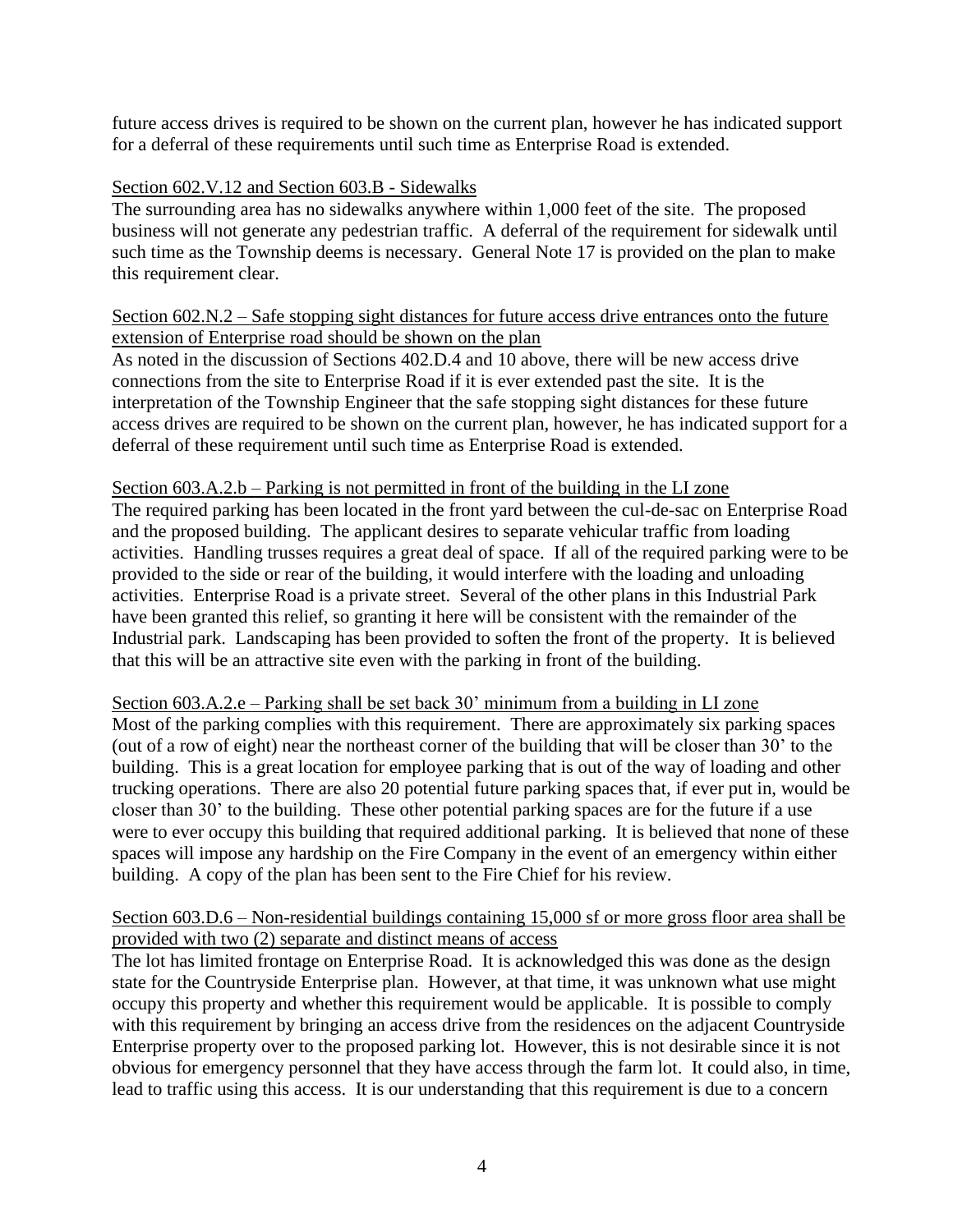that if a large-scale development has one access point, and that access is blocked, there would be no access in time of an emergency. This plan proposes an alternative to rectify that. The plan proposed a 90' wide access onto the cul-de-sac. While this is unusual and would likely be undesirable along a normal road, it is believed this is acceptable at the terminus of a private street. The only traffic that will be coming into the cul-de-sac on a regular basis will be going to Superior Trusses. The 90' wide access is highly unlikely to be completely blocked by any emergency, thus providing a safe mean of access to the property under any circumstances. I the future, if the culde-sac is removed an Enterprise road is extended further west, this access could be narrowed where it connects to Enterprise Road and a second access added at the west end of the parking lot. Section 609.E.4.c – Trees required interior to the parking lot

The plan provides for plentiful interior landscaping in the parking area, both proposed and future. Since all the parking is provided in single rows/aisles, providing an interior tree for every five parking spaces would require a landscape island every five parking spaces. That would be excessive and create an undue burden to the maintenance of the parking lot. Furthermore, the future parking along the southern property line is going to be truck maneuvering space for now and landscape islands would interfere with truck maneuvers. This plan requires 30 interior trees in accordance with this standard. A modification to provide seven of the required trees in the interior landscape island and the other 23 required trees immediately adjacent to the parking along the perimeter. This will provide a similar and nearly equal effect for the parking. The trees placed along the future parking on the southern property line will have the added benefit of reducing the heating effect of the loading area pavement.

Keith Martin made a motion, seconded by Gary Landis to approve the plan contingent on compliance with the Hanover Engineering letter dated 11/21/2019. \* The motion was unanimously approved.

2. Home Towne Square Phase  $1 \& 2 - As-Built$  Plans

Bob Lynn reviewed the as-built plans with the Board of Supervisors.

Keith Martin made a motion, seconded by Gary Landis to approve the as-built plans and calculations for Home Towne Square Phase 1 & 2 dated 8/27/19 and revised 5/4/20. \* The motion was approved unanimously.

## **Old Business**

1. Office and Park Opening

The Township Manager informed the Board of Supervisors that the office will be re-opened to the public after shields and barriers are installed to provide a separation between Township Employees and the public.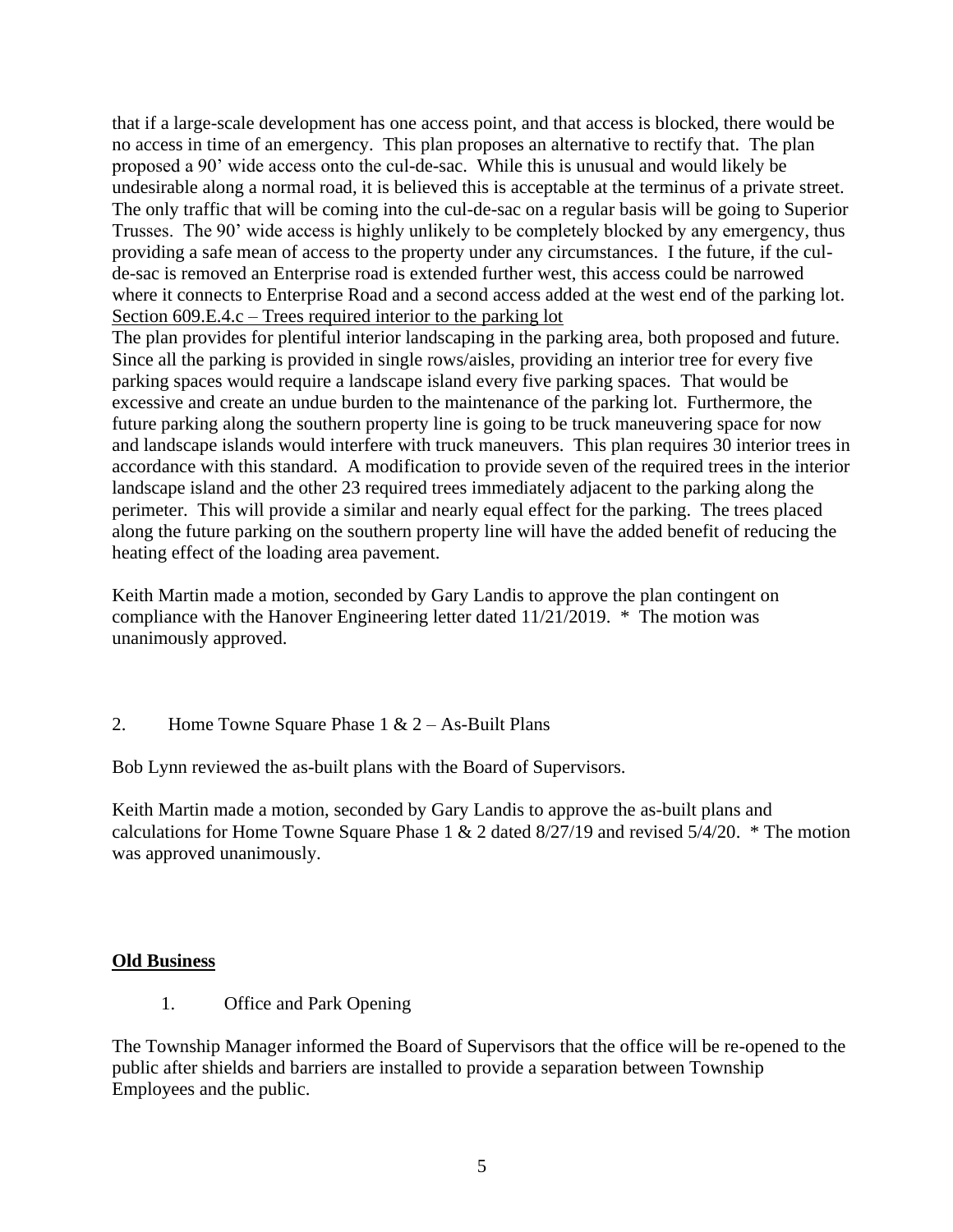After discussion, it was decided to keep Township parks closed and reevaluate when the County moves to the Green Phase. There was discussion on concerns with staffing requirements to maintain cleanliness in park bathrooms.

2. Update on Sewer I&I Project

Bob Lynn said the evaluation has been completed of the laterals that showed excessive flows and it could not be confirmed what the source of the flow was. The contractor's investigation indicated no flow at the locations.

The contractor is scheduled to commence work on the main line and manhole repairs beginning 6/8/20.

3. Resolution to Re-Open Lancaster County

After review, Gary Landis made a motion, seconded by Keith Martin to approve Resolution 060820 to Re-Open Lancaster County as presented by Bruce Leisey at the meeting. \* The motion was unanimously approved.

# **New Business**

1. Schedule 2019 Audit Meeting

After discussion, the Board of Supervisors requested Bruce Leisey to obtain dates from Herbien to schedule an in-person meeting to review the 2019 Audit.

2. Continue Participation in County CDBG Program

After review, Keith Martin made a motion, seconded by Gary Landis to approve continued participation in the County CDGB Program. \* The motion was unanimously approved.

3. Review Summary of MS4 Storm Water Activities Report for 2019

Bruce Leisey gave a power point presentation of the 2019 MS4 Annual Report to the audience and Board of Supervisors. The Township Manager fielded questions from the Board and Audience.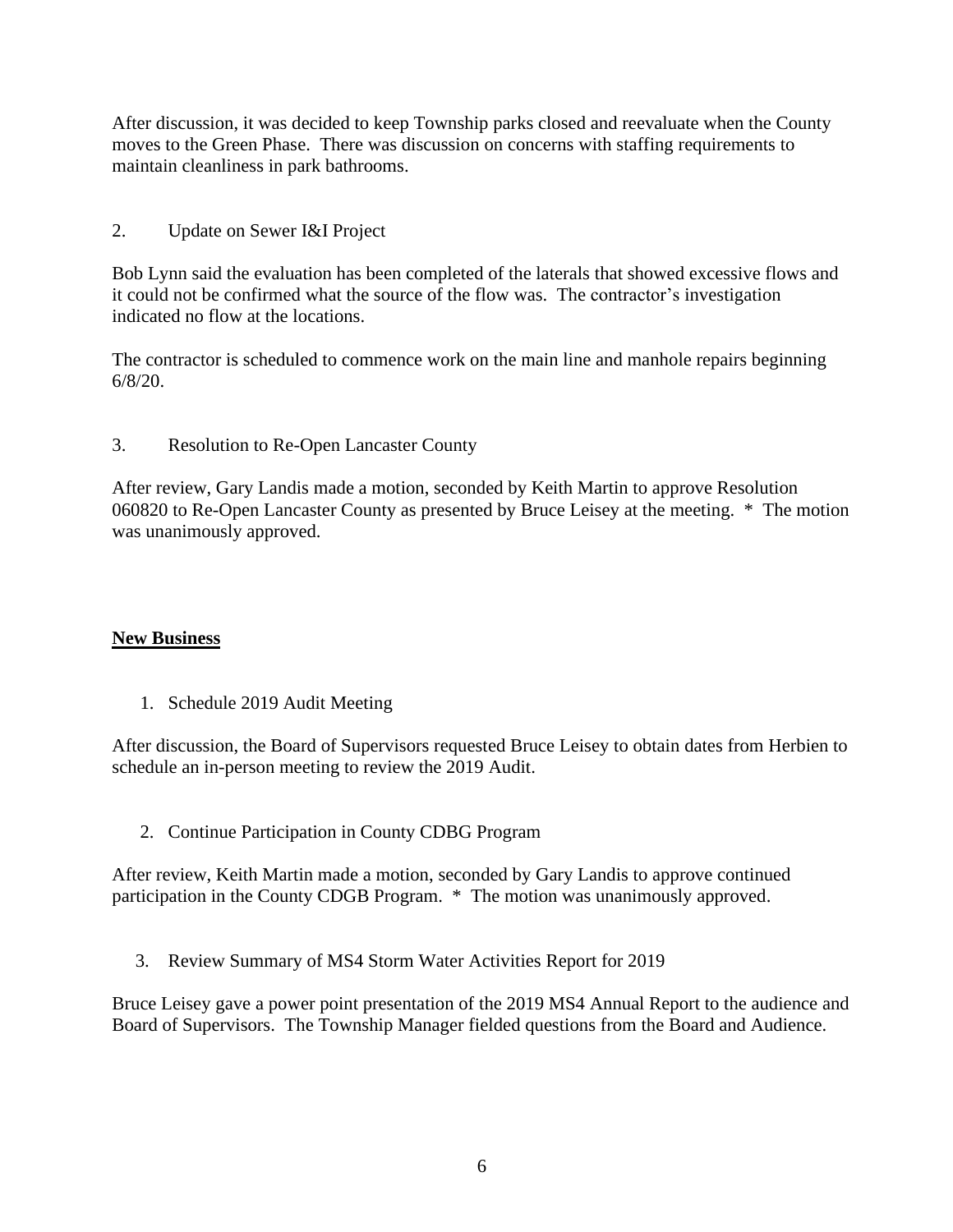#### 4. Township Manager Report

There was discussion on the timing of a possible update to the Clay Township Comp Plan, potential construction projects at the Township building complex, and a request for boring a water line under Wissler Road.

No decisions were made on any of the items.

## **Executive Session**

Keith Martin made a motion, seconded by Gary Landis to enter into Executive Session at 10:20 PM to discuss personnel issues. \* The motion was approved unanimously.

Keith Martin made a motion, seconded by Gary Landis to exit Executive Session at 10:40 PM. \* The motion was approved unanimously.

No decisions were made.

## **Bills to be Paid**

General Fund

Keith Martin made a motion, seconded by Gary Landis, to approve the General Fund bills totaling \$134,481.73 for the month of May. \* The motion was approved unanimously.

## Rec Fund

Keith Martin made a motion, seconded by Gary Landis, to approve the Recreation Fund bills totaling \$404.83 for the month of May. \* The motion was approved unanimously.

#### Sewer Fund

Keith Martin made a motion, seconded by Gary Landis, to approve the Sewer Fund bills totaling \$4,022.60 for the month of May. \* The motion was approved unanimously.

## **Reports for the Month**

- 1. Chief of Police / Police Department
- 2. Fire Companies / Ambulance
- 3. Planning Commission Minutes
- 4. Solicitor's Report
- 5. Engineer's Report